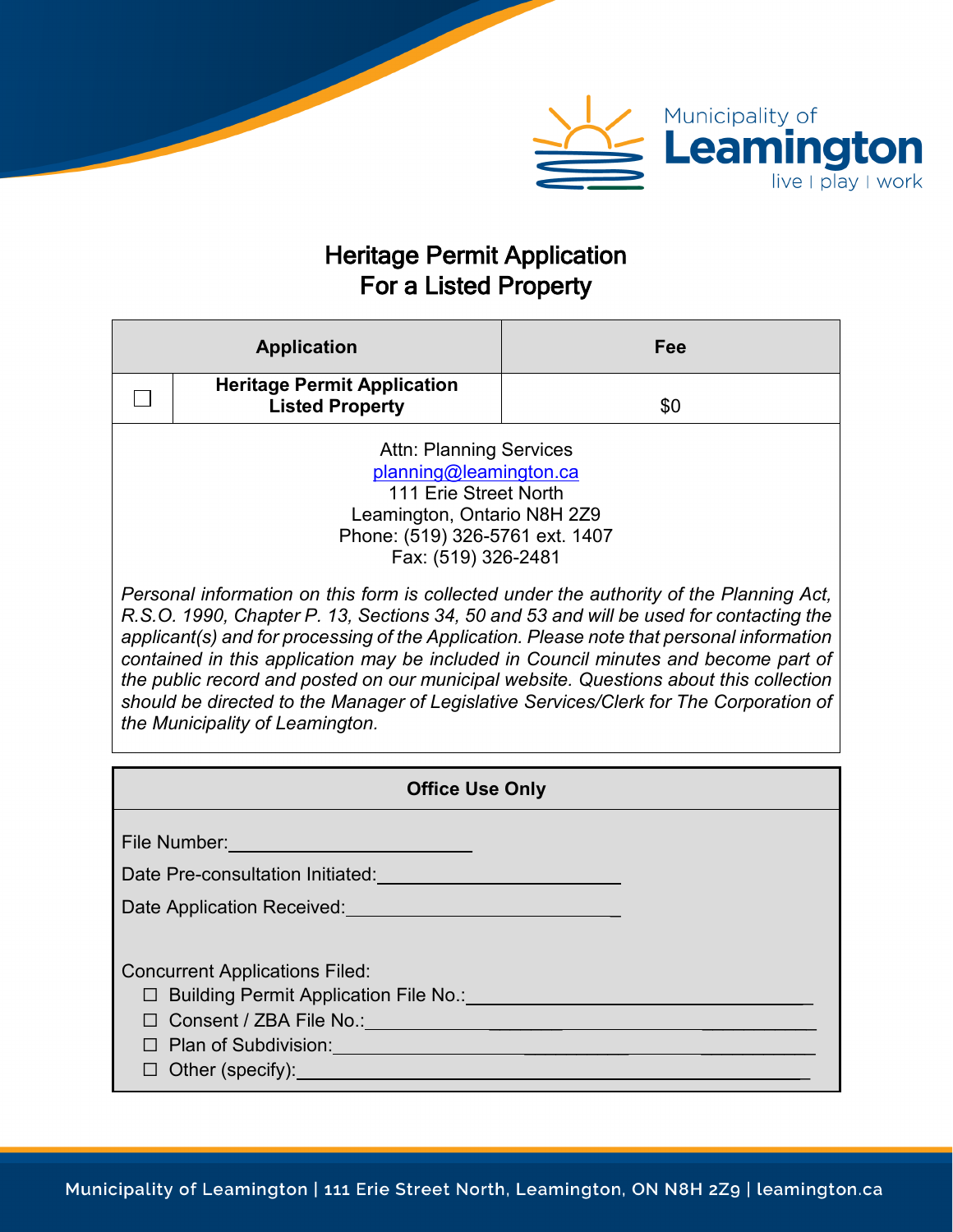# Heritage Permit Application Guide

A **Complete Application** includes the information listed below. If the information needed to review the application is not submitted with the application form, it will delay the acceptance of the application. The application will be returned to the applicant for completion of the required information.

### **Supporting Documents**

In order to describe the intent and scope of a proposed project, certain documents and supporting materials should be included with a heritage permit application. Applicants may be required to submit some or all of the following supporting documentation:

- Drawings / Plans: Should be folded to 8.5" x 11" paper size, if possible, and should be measured in metric scale.
- Photographs: May be colour or black and white and labelled. A general view of the street showing the building and adjacent properties (streetscape), as well as a frontal view of the existing building and a photograph of each elevation are recommended. Historical photographs may be beneficial if available.
- Site Plans: Showing existing and proposed structure(s)/addition(s) on the lot, setbacks from front, rear and side lot lines, demolition of existing site features, and location of proposed site features such as parking spaces, driveways, walls, gates, fences, trees, hydro poles, retaining walls, fire hydrants, and accessory buildings.
- Floor Plans: Depicting the arrangement of interior spaces, including the existing and proposed location of walls, windows and doors. All rooms should be labelled as to use, with dimensions on each floor plan in metric scale.
- Building Elevations: Showing all elevations of the proposed addition/alteration. Suggested details to include consist of: building height, existing/proposed grade, finished floor elevations, window and door openings, roof slopes, building materials, location and type of outdoor lighting fixtures, railings, design/location of signage, down spouts, porches, landings, stairs and balconies.
- Outline Material Specifications: Samples, brochures, etc. of all exterior materials, finishes and colours will assist the Committee, Board and Municipality's staff in making their recommendations.

#### **Fees:** \$0

**Supporting Information:** Additional information may be required by the Municipality in order to evaluate the application. The required information may include studies or reports to deal with such matters as environmental impacts, traffic, water supply, sewage disposal and storm water management.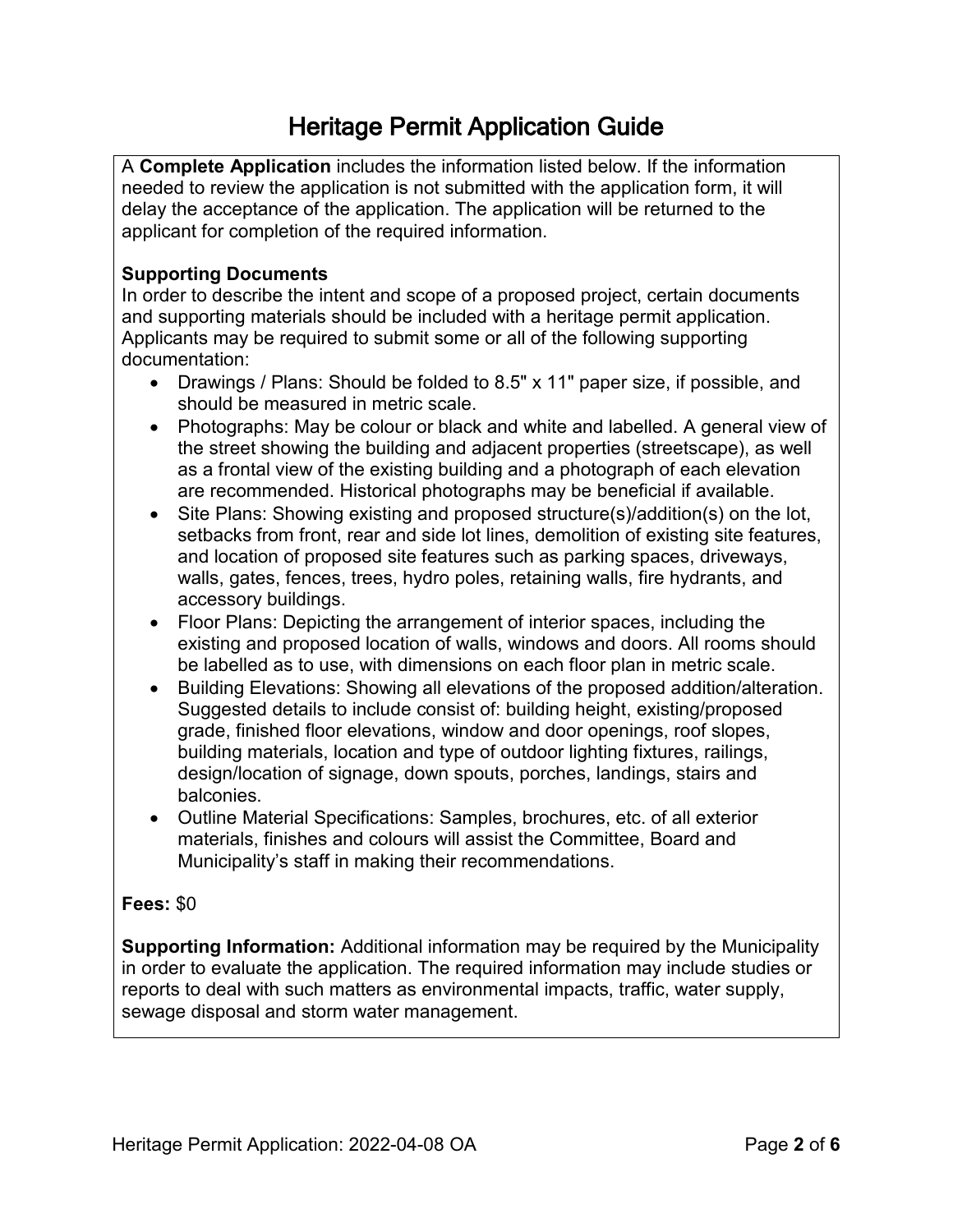### **1.0 Applicant Information**

**1.1** Name of Owner(s)

*An owner's authorization is required if the applicant is not the owner; see Section 5.0 on pg. 5* Name of Owner(s)

| E-mail                 | Cell Telephone No. | Business Telephone No. |
|------------------------|--------------------|------------------------|
| <b>Mailing Address</b> |                    | <b>Postal Code</b>     |

## **1.2** Name of Agent/ Applicant

*Name of the person who is to be contacted about the application (if different than the owner).* Corporation Name

| Name of Contact Person/ Applicant                                                                             |                    | <b>Title, Company Position</b> |
|---------------------------------------------------------------------------------------------------------------|--------------------|--------------------------------|
| E-mail                                                                                                        | Cell Telephone No. | Business Telephone No.         |
| <b>Mailing Address</b>                                                                                        |                    | <b>Postal Code</b>             |
| 1.3<br>Indicate the contact for this application (check only one please):<br><b>Authorized Agent</b><br>Owner | Other:             |                                |

## **2.0 Location of Subject Land**

| 2.1<br><b>Municipal Address:</b> |          |                     |                      |
|----------------------------------|----------|---------------------|----------------------|
|                                  |          |                     |                      |
|                                  |          |                     |                      |
|                                  |          |                     |                      |
| 2.2<br><b>Legal Description</b>  |          |                     |                      |
| Concession No.                   | Lot No.  | Registered Plan No. | Lot / Block No.      |
|                                  |          |                     |                      |
|                                  |          |                     |                      |
| Reference Plan No.               | Part No. | Parcel No(s).       | Former Township/Town |
|                                  |          |                     |                      |
|                                  |          |                     |                      |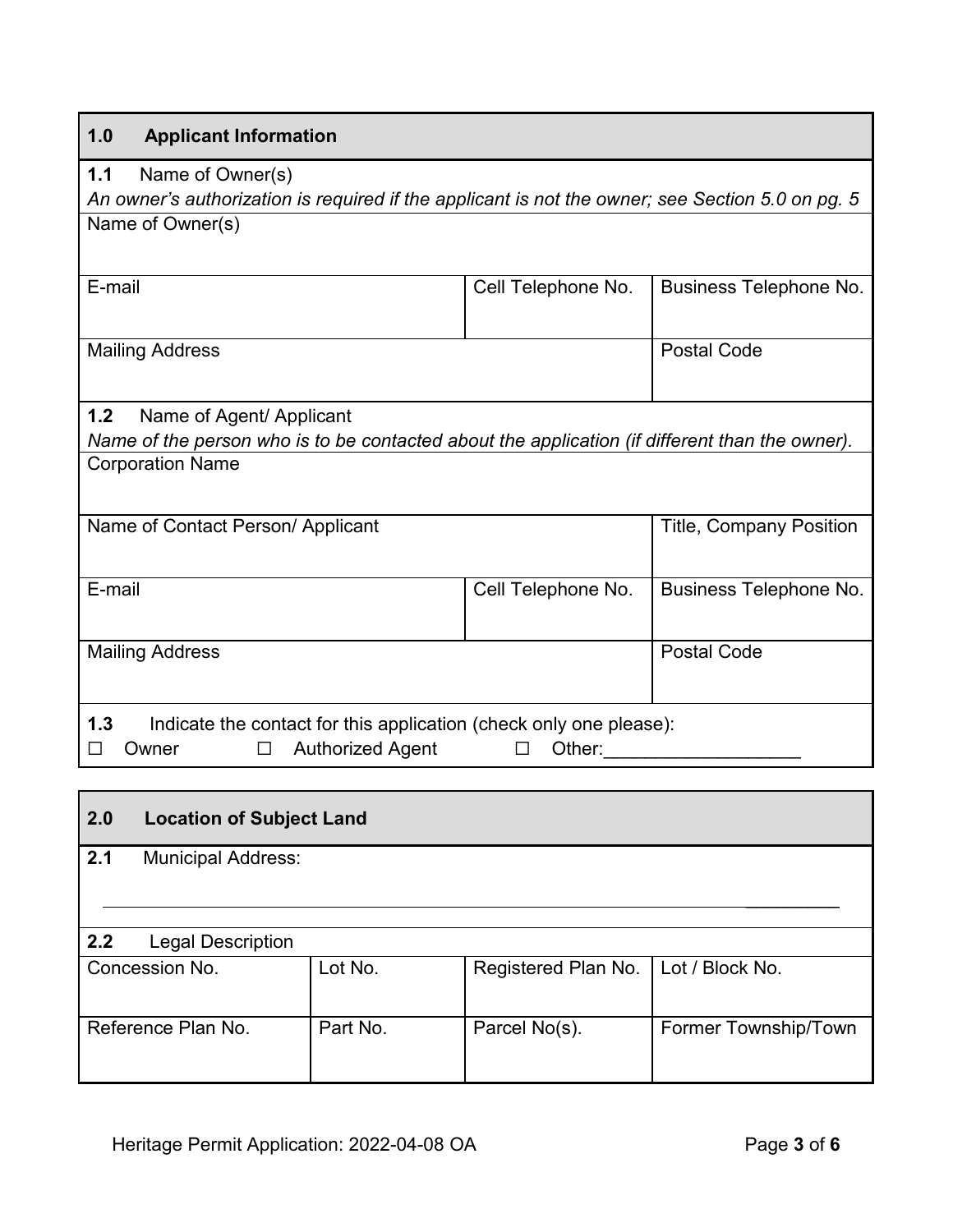3706 – \_

| 3.0              | Description of the Property and Servicing Information |               |
|------------------|-------------------------------------------------------|---------------|
| Lot Frontage (m) | Lot Depth (m)                                         | Lot Area (ha) |

| 4.0         | <b>Heritage Permit Listed Properties</b>                                                                                     |
|-------------|------------------------------------------------------------------------------------------------------------------------------|
| 4.1         | Register of Heritage Properties Reference Number:                                                                            |
| 4.2         | Type of Development Proposed:                                                                                                |
|             | See Heritage Permit Application Guide for information on the types of development.                                           |
| $\Box$<br>П | Addition to the Register<br>Removal from the Register<br>Removal from the Register with the Intent to Demolish               |
| 4.3         | Description or Explanation of the proposed addition to the register, removal from the<br>register or reasons for demolition: |
|             |                                                                                                                              |
|             |                                                                                                                              |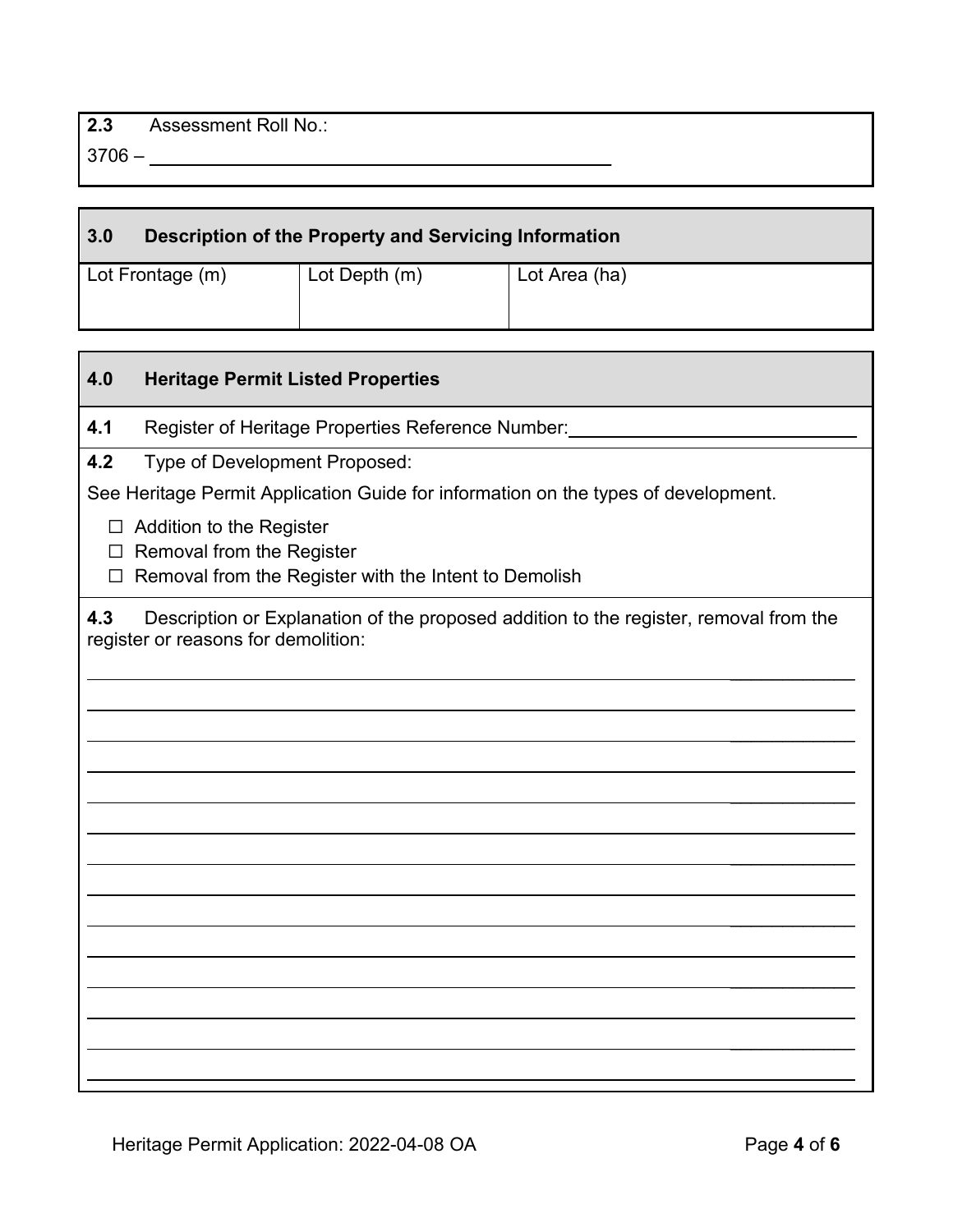#### **5.0 Authorization**

#### **5.1 Consent of the Owner**

#### **Consent Of The Owner To The Use And Disclosure Of Personal Information**

I/ We, **I/** We, subject of this application and for the purposes of the Freedom of Information and Protection of Privacy Act, I authorize and consent to the use by or disclosure to any person or public body of any personal information that is collected under the authority of the Planning Act for the purposes of processing this application.

 $\ddot{\phantom{a}}$ 

 $\ddot{\phantom{a}}$ 

Date **Signature of Owner** 

Date **Signature of Owner** 

#### **5.2 Authorization Of Owner For Agent To Make The Application**

If the applicant is not the owner of the land that is the subject of this application, the written authorization of the owner that the applicant is authorized to make the application must be included with this form or the authorization set out below must be completed.

I/We, \_\_\_\_\_\_\_\_\_\_\_\_\_\_\_\_\_\_\_\_\_\_\_\_\_\_\_\_\_\_\_\_\_\_\_\_\_\_\_\_\_\_\_\_\_, am the owner of the land that

is the subject of this application and I authorize

to make this application on my behalf.

Date **Signature of Owner** 

 $\ddot{\phantom{a}}$ 

 $\ddot{\phantom{a}}$ 

Date **Signature of Owner**